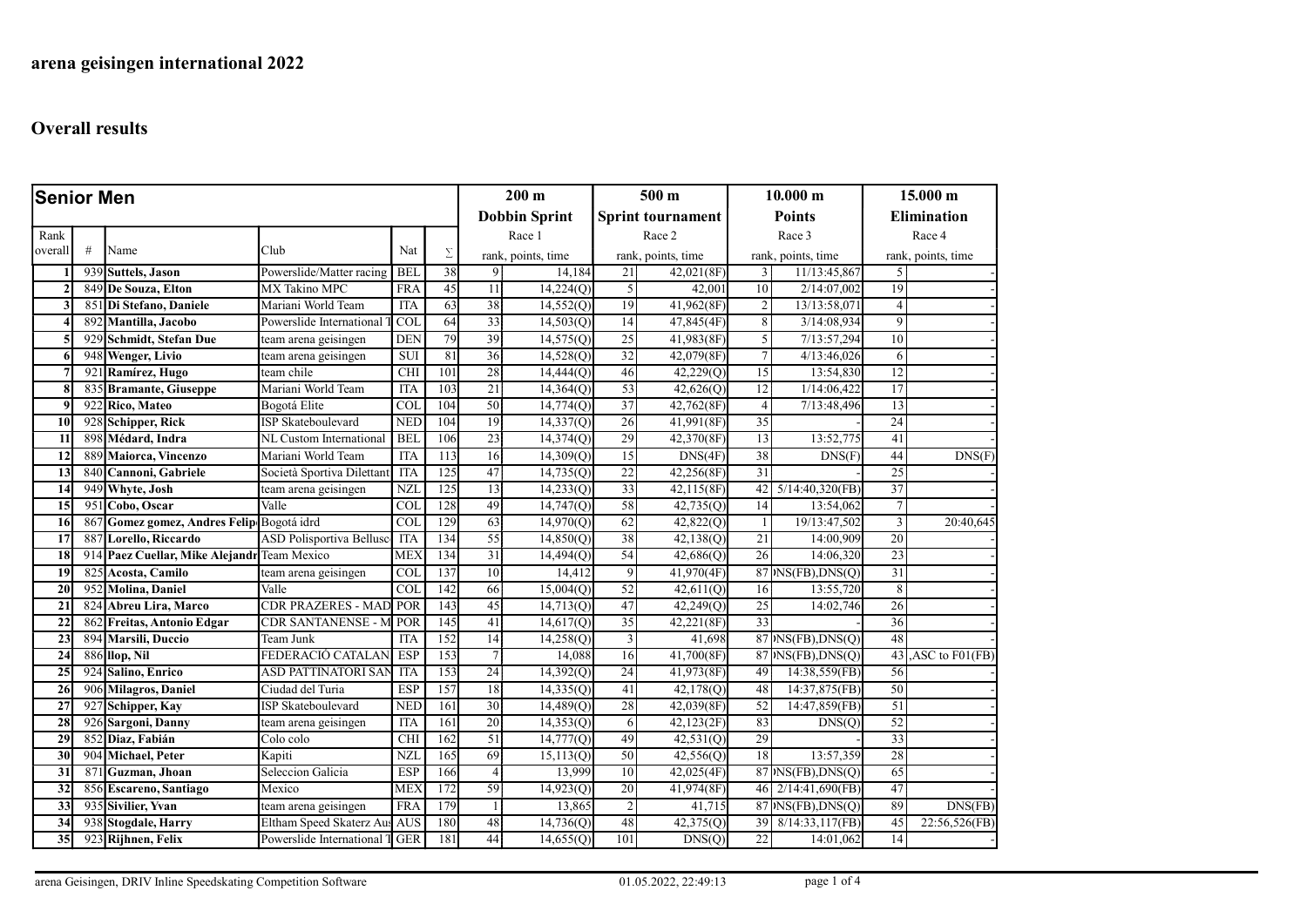| <b>Senior Men</b> |      |                                                      |                                       |                         | $200 \text{ m}$  |                      | 500 <sub>m</sub>   |                          | 10.000 m   |                    | 15.000 m                 |                    |                      |
|-------------------|------|------------------------------------------------------|---------------------------------------|-------------------------|------------------|----------------------|--------------------|--------------------------|------------|--------------------|--------------------------|--------------------|----------------------|
|                   |      |                                                      |                                       |                         |                  | <b>Dobbin Sprint</b> |                    | <b>Sprint tournament</b> |            | <b>Points</b>      |                          | <b>Elimination</b> |                      |
| Rank              |      |                                                      |                                       |                         |                  |                      | Race 1             |                          | Race 2     |                    | Race 3                   | Race 4             |                      |
| overall           | $\#$ | Name                                                 | Club                                  | Nat                     | $\Sigma$         |                      | rank, points, time | rank, points, time       |            | rank, points, time |                          | rank, points, time |                      |
| 36                | 947  | <b>Villegas Ceballo, Steven</b>                      | NL Custom International               | <b>COL</b>              | 183              | 6                    | 14,054             | $\mathbf{1}$             | 41,587     |                    | $87 $ NS(FC), DNS(Q)     | 89                 | DNS(FB)              |
| 37                | 834  | <b>Bossi, Riccardo</b>                               | <b>ASD Polisportiva Belluso</b>       | <b>ITA</b>              | 184              | 62                   | 14,939(Q)          | 64                       | 42,893(Q)  | 28                 |                          | 30                 |                      |
| 38                |      | 831 Beelen, Robbe                                    | <b>BONT Skate</b>                     | <b>BEL</b>              | 184              | 37                   | 14,535(Q)          | 36                       | 42,562(8F) | 57                 |                          | 54                 |                      |
| 39                | 844  | <b>Clementoni</b> , Alessio                          | A.S.D. ROLLING PATTIN                 | <b>ITA</b>              | 185              | 64                   | 14,977(Q)          | 59                       | 42,753(Q)  | 33                 |                          | 29                 |                      |
| 40                | 838  | <b>Brissinck, Milan</b>                              | Zwaantjes Rollerclub Zan              | <b>BEL</b>              | 185              | 56                   | 14,859(Q)          | 61                       | 42,812(Q)  | 36                 |                          | $\overline{32}$    |                      |
| 41                | 85.  | Diaz Araya, Camilo                                   | Team Diaz                             | <b>CHI</b>              | 186              | 57                   | 14,895(Q)          | 57                       | 42,700(Q)  | 38                 |                          | 34                 |                      |
| 42                | 858  | Estrada Vallecilla, Edwin Al NL Custom International |                                       | <b>COL</b>              | 191              | 3                    | 13,963             | 42                       | 42,186(Q)  | 87                 | DNS(FB)                  | 59                 |                      |
| 43                |      | 950 Fonscea, Miguel                                  | Team Bogota                           | $\overline{\text{COL}}$ | 192              | 79                   | 15,291(Q)          | 78                       | 43,701(Q)  | 20                 | 14:00,455                | 15                 |                      |
| 44                |      | 931 Sepulveda, Sebastian                             | <b>COYOTE INLINE</b>                  | <b>PER</b>              | 192              | $\overline{52}$      | 14,798(Q)          | 39                       | 42,140(Q)  | 55                 |                          | 46                 | 23:03,488(FB)        |
| 45                | 932  | Silva, Lucas                                         | team chile                            | <b>CHI</b>              | 192              | 12                   | 14,231(Q)          | 4                        | 41,894     |                    | 87 (MS(FB), DNS(Q)       | 89                 | DNS(FB)              |
| 46                | 874  | Jimenez Torres, Andres Mat Team Bolivar              |                                       | <b>COL</b>              | 192              | 8                    | 14,121             | 8 <sup>1</sup>           | 41,660(4F) |                    | $87$ NS(FB), DNS(Q)      | 89                 | DNS(FB)              |
| 47                | 90   | <b>Mende</b> , Jan Martin                            | Powerslide International              | <b>GER</b>              | 193              | 5                    | 14,042             | 12                       | 41,717(4F) |                    | $87 $ NS(FB), DNS(Q)     | 89                 | DNS(FB)              |
| 48                | 925  | Saraza, Simón                                        | Grandes Paisas                        | $\overline{COL}$        | 197              | 29                   | 14,488(Q)          | 7                        | 42,505(2F) |                    | 87 NS(FB),DNS(Q)         | 74                 |                      |
| 49                | 829  | <b>Barison, Matteo</b>                               | ROLLERBLADE WORI                      | <b>ITA</b>              | 198              | 80                   | 15,294(Q)          | 77                       | 43,693(Q)  | 19                 | 13:57,988                | $\overline{22}$    |                      |
| 50                | 883  | Lehnertz, Timo                                       | <b>BONT</b> Skate                     | <b>GER</b>              | 202              | 58                   | 14,901(Q)          | 23                       | 42,587(8F) | 61                 |                          | 60                 |                      |
| 51                | 854  | Dijkstra, Ruurd                                      | <b>IJs-</b> en Skeelerclub Linder NED |                         | 206              | 78                   | 15,267(Q)          | 101                      | DNS(Q)     | $\overline{9}$     | 2/14:04,109              | 18                 |                      |
| $\overline{52}$   |      | 890 Maiorca, Roberto                                 | G.s.d Pattinaggio città di p          | <b>ITA</b>              | 206              | 76                   | 15,252(Q)          | 66                       | 42,900(Q)  | 23                 | 14:01,477                | 41                 |                      |
| 53                | 942  | ten Cate, Jorian                                     | Skeelerclub Oost Veluwe               | <b>NED</b>              | 207              | 65                   | 15,003(Q)          | 67                       | 42,919(Q)  | 40                 | 8/14:38,335(FB)          | $\overline{35}$    |                      |
| 54                |      | 830 Bedon, Marco                                     | <b>ASD Polisportiva Bellusc</b>       | <b>ITA</b>              | 207              | 54                   | 14,841(Q)          | 60                       | 42,806(Q)  | 44                 | 3/14:41,244(FB)          | 49                 |                      |
| 55                |      | 910 Morris, Samuel                                   | Skat 13                               | <b>ITA</b>              | $\overline{210}$ | 81                   | 15,296(Q)          | 44                       | 42,203(Q)  | 45                 | $2/14:41,312$ (FB)       | 40                 |                      |
| 56                | 833  | Bohumský, Tomáš                                      | <b>KSBM</b> Praha                     | CZE                     | 210              | 53                   | 14,836(Q)          | 34                       | 42,208(8F) | 56                 |                          | 67                 |                      |
| 57                |      | 879 Kwant, Rémon                                     | DoubleFF                              | <b>NED</b>              | 213              | 34                   | 14,515(Q)          | 31                       | 42,703(8F) | 59                 | DNS(Q)                   | 89                 | DNS(FB)              |
| 58                | 868  | <b>Grob, Oliver</b>                                  | team arena geisingen                  | <b>SUI</b>              | $\overline{214}$ | $\overline{27}$      | 14,430(Q)          | 11                       | 42,378(4F) |                    | $87$ NS(FB), DNS(Q)      | 89                 | $\overline{DNS(FB)}$ |
| 59                | 836  | <b>Bravo, Miguel</b>                                 | Roller Lagos C.P.                     | POR                     | 217              | 88                   | 15,453(0)          | 101                      | DNS(Q)     | 17                 | 13:56,501                | 11                 |                      |
| 60                | 893  | Maoloni, Iuliano                                     | A.S.D. ROLLING PATTIN                 | <b>ITA</b>              | 218              | 42                   | 14,648(Q)          | 27                       | 42,035(8F) | 68                 | DNS(Q)                   | 81                 |                      |
| 61                |      | 940 Swings, Bart                                     | Powerslide/Matter racing              | <b>BEL</b>              | 220              | 112                  | DNS(Q)             | 101                      | DNS(Q)     | 6                  | $\overline{5/13:52,212}$ | $\mathbf{1}$       | 20:37,901            |
| 62                |      | 916 Piergigli, Alessio                               | LunA Sports Academy a.s               | <b>ITA</b>              | 220              | 26                   | 14,429(Q)          | 18                       | 41,791(8F) |                    | $87$ $N_S$ (FB), DNS(O)  | 89                 | DNS(FB)              |
| 63                | 895  | Martinez, Jorge Luis                                 | Mexico                                | MEX                     | 221              | 32                   | 14,500(Q)          | 13                       | 42,201(4F) |                    | $87 $ NS(FB), DNS(Q)     | 89                 | DNS(FB)              |
| 64                | 93   | Silva, Emanuelle                                     | team chile                            | <b>CHI</b>              | 222              | 16                   | 14,309(Q)          | 30                       | 42,592(8F) |                    | $87 $ NS(FB),DNS(Q)      | 89                 | DNS(FB)              |
| 65                | 905  | Middelkoop, Marc                                     | KTT Midden-Oost                       | <b>NED</b>              | 225              | 61                   | 14,935(Q)          | 101                      | DNS(Q)     | 36                 |                          | $\overline{27}$    |                      |
| 66                | 83'  | <b>Brissinck, Jolan</b>                              | Zwaantjes Rollerclub Zan              | <b>BEL</b>              | 229              | 74                   | 15,176(Q)          | 76                       | 43,453(Q)  | 41                 | $6/14:39,129$ (FB)       | 38                 |                      |
| 67                | 877  | Ramali, Etienne                                      | NL Custom                             | <b>GER</b>              | 231              | 15                   | 14,296(Q)          | 40                       | 42,158(Q)  |                    | 87 NS(FB), DNS(Q)        | 89                 | DNS(FB)              |
| 68                | 908  | <b>Moreno Balague, Gaston</b>                        | <b>CPV EL PRAT</b>                    | <b>ESP</b>              | 234              | 70                   | 15,116(Q)          | 55                       | 42,697(Q)  | 51                 | 14:43,313(FB)            | 58                 |                      |
| 69                | 839  | Bühnemann, Nils                                      | Turbine Halle                         | <b>GER</b>              | 236              | 112                  | DNS(Q)             | 97                       | 45,622(Q)  | 11                 | 1/14:00,566              | 16                 |                      |
| 70                |      | 878 Kromoser, Christian                              | ÖISC-Burgenland - AOwl AUT            |                         | 236              | 85                   | 15,408(Q)          | 101                      | DNS(Q)     | 29                 |                          | 21                 |                      |
| 71                | 845  | Cremaschi, Andrea                                    | ASD Polisportiva Bellusc              | <b>ITA</b>              | 237              | 46                   | 14,721(Q)          | 17                       | 41,770(8F) |                    | $87$ NS(FB), DNS(Q)      | 87                 |                      |
| 72                |      | 911 Niero, Mattia                                    | <b>G.S.S. GRUPPO SPORTI</b>           | <b>ITA</b>              | 241              | 99                   | 15,677(Q)          | 71                       | 43,121(Q)  | 32                 |                          | 39                 |                      |

arena Geisingen, DRIV Inline Speedskating Competition Software 01.05.2022, 22:49:13 page 2 of 4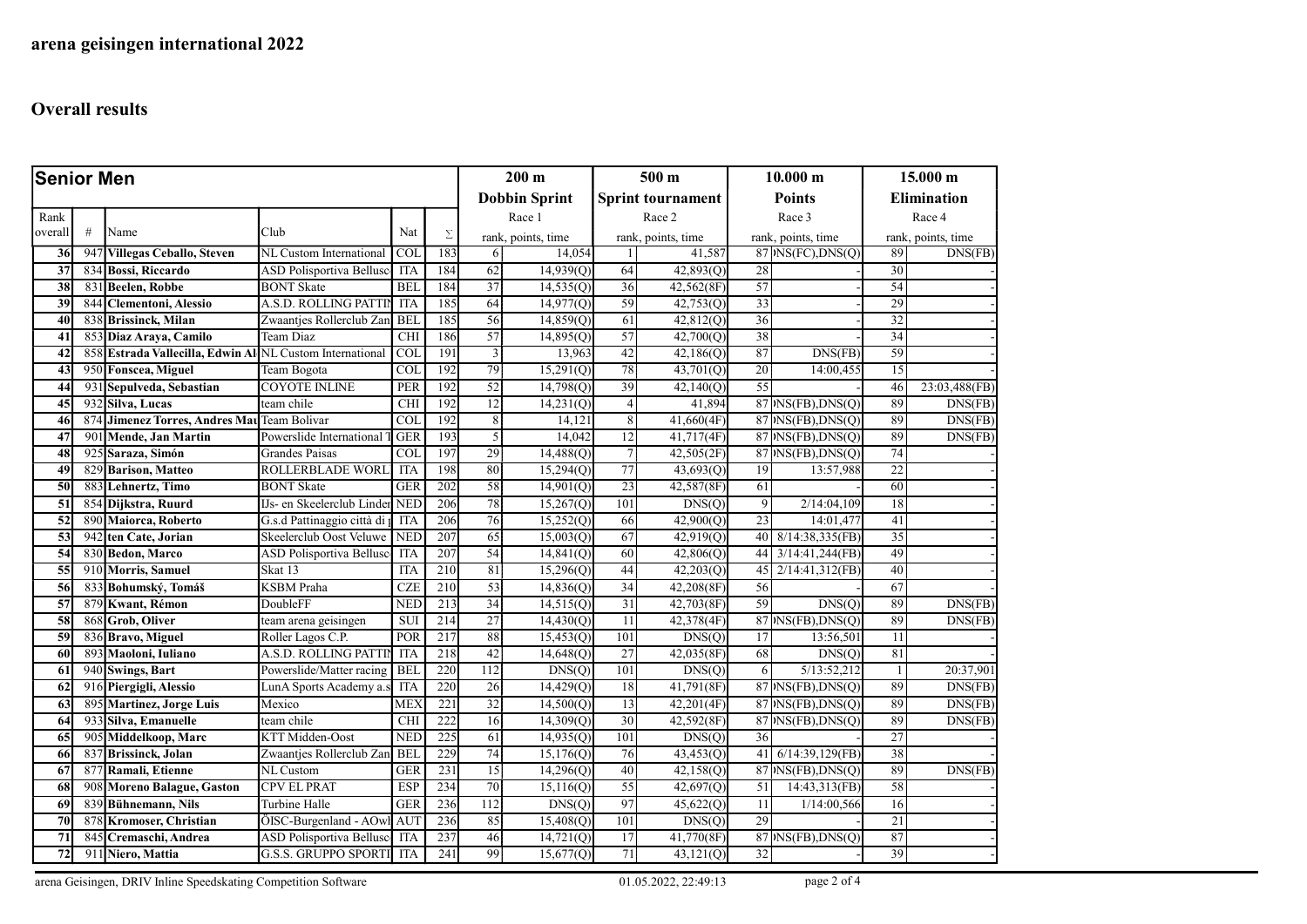| <b>Senior Men</b> |      |                                                     |                                   |                         |                      | $200 \text{ m}$ |                          | 500 <sub>m</sub>   |                       | 10.000 m           |                                | 15.000 m           |           |  |
|-------------------|------|-----------------------------------------------------|-----------------------------------|-------------------------|----------------------|-----------------|--------------------------|--------------------|-----------------------|--------------------|--------------------------------|--------------------|-----------|--|
|                   |      |                                                     |                                   |                         | <b>Dobbin Sprint</b> |                 | <b>Sprint tournament</b> |                    | <b>Points</b>         |                    | <b>Elimination</b>             |                    |           |  |
| Rank              |      |                                                     |                                   |                         |                      |                 | Race 1                   |                    | Race 2                |                    | Race 3                         |                    | Race 4    |  |
| overall           | $\#$ | Name                                                | Club                              | Nat                     | Σ                    |                 | rank, points, time       | rank, points, time |                       | rank, points, time |                                | rank, points, time |           |  |
| $\overline{73}$   |      | 860 Fernandez, Ioseba                               | NL Custom International           | <b>ESP</b>              | 241                  | 22              | 14,369(Q)                | 43                 | 42,192(Q)             |                    | $87 $ NS(FB), DNS(Q)           | 89                 | DNS(FB)   |  |
| 74                | 846  | Cujavante, Alex                                     | Mariani                           | <b>COL</b>              | 242                  | 112             | $\overline{DNS}(Q)$      | 101                | DNS(Q)                | 27                 | 14:07,139                      | $\overline{c}$     | 20:38,340 |  |
| 75                | 848  | de la porte, Ivo                                    | Radboud Inline-skating            | <b>NED</b>              | 244                  | 68              | 15,042(Q)                | 72                 | 43,205(Q)             | 47                 | 1/14:36,457(FB)                | 57                 |           |  |
| 76                |      | 919 Pucklitzsch, Ron                                | Takino Germany                    | GER                     | 246                  | 25              | 14,398(Q)                | 45                 | 42,226(Q)             |                    | $87$ <sup>NS(FB), DNS(Q)</sup> | 89                 | DNS(FB)   |  |
| 77                |      | 885 Lippens, Brecht                                 | Zwaantjes Rollerclub Zan BEL      |                         | 256                  | 71              | 15,141(Q)                | 68                 | 42,940(Q)             | 43                 | 3/14:41,175(FB)                | 74                 |           |  |
| 78                |      | 915 Pasquarella, Michael                            | GTC2022 Simmons Racir             | <b>USA</b>              | 256                  | 67              | 15,005(Q)                | 51                 | 42,559(Q)             | 64                 |                                | 74                 |           |  |
| 79                |      | 913 Nijenhuis, Glenn                                | Skeelerclub Oost Veluwe           | <b>NED</b>              | 266                  | 60              | 14,934(Q)                | 56                 | 42,698(Q)             | 61                 | DNS(O)                         | 89                 | DNS(FB)   |  |
| 80                |      | 920 Ramirez, Alexander                              | COYOTE INLINE                     | PER                     | 269                  | 84              | 15,389(Q)                | 73                 | 43,315(Q)             | 57                 |                                | 55                 |           |  |
| 81                | 842  | Casoni, Davide                                      | Pattinatori Bononia               | <b>ITA</b>              | 273                  | 75              | 15,209(Q)                | 69                 | 42,988(Q)             | 64                 |                                | 65                 |           |  |
| 82                | 953  | De Léon Castillo, Rosé Man                          | Team Guatemala                    | <b>GTM</b>              | 276                  | 89              | 15,494(Q)                | 74                 | 43,336(Q)             | 50                 | 14:42,021(FB)                  | 63                 |           |  |
| 83                | 946  | Verdugo, Ricardo                                    | team chile                        | <b>CHI</b>              | 279                  | $\overline{2}$  | 13,926                   | 101                | 42,105(2F)            |                    | $87$ NS(FC), DNS(Q)            | 89                 | DNS(FB)   |  |
| 84                | 872  | <b>Hecht</b> , Tobias                               | <b>TAX Racing Team</b>            | <b>GER</b>              | 285                  | 92              | 15,553(Q)                | 79                 | 43,781(Q)             | 61                 |                                | 53                 |           |  |
| 85                |      | 896 Martins, Vasco                                  | CDR Prazeres - Madeira            | POR                     | 292                  | 83              | 15,362(Q)                | 70                 | 43,108 <sub>(Q)</sub> | 72                 |                                | 67                 |           |  |
| 86                | 907  | Morales Parra, Jeremias An Colo colo                |                                   | <b>CHI</b>              | 293                  | 43              | 14,653(0)                | 101                |                       | 87                 | DNS(FB)                        | 62                 |           |  |
| 87                | 826  | <b>Ball, Bobby</b>                                  | Skate13 Racing Team               | <b>GBR</b>              | 300                  | 77              | 15,259(Q)                | 65                 | 42,894(Q)             | 71                 |                                | 87                 |           |  |
| 88                | 91   | <b>Puchalt Muñoz, Ulises</b>                        | Ciudad del Turia                  | <b>ESP</b>              | 304                  | 104             | 15,778(Q)                | 82                 | 44,006(Q)             | 54                 |                                | 64                 |           |  |
| 89                | 827  | Barata, Gabriel                                     | In-Gravity International          | <b>ESP</b>              | 307                  | 90              | 15,540(Q)                | 86                 | 44,198(Q)             | 64                 |                                | 67                 |           |  |
| 90                |      | 864 Garcia, Edgar                                   | Mexico                            | ME <sub>2</sub>         | 307                  | 73              | 15,163(Q)                | 63                 | 42,855(Q)             | 82                 | DNS(Q)                         | 89                 | DNS(FB)   |  |
| 91                | 875  | Johansen, Sebastian Bjørklu                         | <b>Inline Team Denmark</b>        | <b>DEN</b>              | 311                  | 82              | 15,335(Q)                | 83                 | 44,064(Q)             | 72                 |                                | 74                 |           |  |
| 92                | 84   | Carballo Arrieta, Salomon I                         | Team Bolivar                      | $\overline{\text{COI}}$ | $\overline{312}$     | $\overline{35}$ | 14,527(Q)                | 101                |                       |                    | $87$ NS(FB), DNS(Q)            | 89                 | DNS(FB)   |  |
| 93                | 888  | Lourenço, Diogo Helder                              | CDR Prazeres - Madeira            | POR                     | 314                  | 105             | 15,794(Q)                | 95                 | 44,965(Q)             | 53                 | 14:53,240(FB)                  | 61                 |           |  |
| 94                | 945  | van Oost, Thomas                                    | Radboud Inline-skating            | <b>NED</b>              | $\overline{317}$     | 98              | 15,666(Q)                | 75                 | 43,450(Q)             | 77                 |                                | 67                 |           |  |
| 95                | 937  | Stam, Maik                                          | <b>KSNB</b> Talent Team           | <b>NED</b>              | 317                  | 93              | 15,591(Q)                | 90                 | 44,494(Q)             | 60                 |                                | 74                 |           |  |
| 96                | 936  | Soriani, Yuri                                       | A.S.D. ROLLING PATTIN             | <b>ITA</b>              | 317                  | 40              | 14,579(Q)                | 101                | DNS(Q)                |                    | $87 $ NS(FB), DNS(Q)           | 89                 | DNS(FB)   |  |
| 97                | 882  | <b>Lecomte, Kyle</b>                                | ROLLER PROVENCE M                 | <b>FRA</b>              | 326                  | 87              | 15,427(Q)                | 88                 | 44,424(Q)             | 77                 |                                | 74                 |           |  |
| 98                | 861  | Figueiredo, Pedro                                   | Club Sport Maritimo               | POR                     | 327                  | 107             | 15,871(Q)                | 81                 | 43,941(Q)             | 72                 |                                | 67                 |           |  |
| 99                |      | 934 Simon, Pierre                                   | Asphalte Roller Rixheim '         | FRA                     | 329                  | 96              | 15,614(Q)                | 89                 | 44,487(Q)             | 77                 |                                | 67                 |           |  |
| 100               |      | 944 van Haaren, Niels                               | Zwaantjes Rollerclub Zan          | <b>BEL</b>              | 334                  | 103             | 15,774(Q)                | 92                 | 44,580(Q)             | 72                 |                                | 67                 |           |  |
| 101               | 847  | Daza, Emiliano                                      | Atlas                             | ARG                     | 337                  | 86              | 15,414(Q)                | 85                 | 44,189 <sub>(Q)</sub> | 77                 | DNS(Q)                         | 89                 | DNS(FB)   |  |
| 102               |      | 870 Gross, Leandro                                  | <b>RSC</b> Liestal                | <b>SUI</b>              | 342                  | 97              | 15,640(Q)                | 96                 | 45,477(Q)             | 68                 |                                | 81                 |           |  |
| 103               |      | 873 Hempenius, Jelmar                               | <b>KNSB</b> Talent Team Noord     | <b>NED</b>              | 343                  | 91              | 15,547(Q)                | 80                 | 43,893(Q)             | 83                 | DNS(Q)                         | 89                 | DNS(FB)   |  |
| 104               |      | 900 Mendarelli, Federico                            | LunA Sports Academy a.            | ITA                     | 345                  | 100             | 15,711(Q)                | 84                 | 44,159(Q)             |                    | 87 NS(FB), DNS(Q)              | 74                 |           |  |
| 105               | 850  | Di Dio Trebastoni, Daniele                          | <b>ASD Vittoria Pattinatori</b>   | <b>ITA</b>              | 349                  | 72              | 15,150(Q)                | 101                | DNS(Q)                | 87                 | DNS(FB)                        | 89                 | DNS(FB)   |  |
| 106               | 859  | Fantato, Leonardo                                   | Pattinaggio Alte Ceccato          | <b>ITA</b>              | 351                  | 102             | 15,743(Q)                | 87                 | 44,252(Q)             | 81                 |                                | 81                 |           |  |
| 107               |      | 876 Johansen, Nikolai Bjørklund Inline Team Denmark |                                   | <b>DEN</b>              | 352                  | 94              | 15,594(Q)                | 101                | DNS(Q)                | 68                 |                                | 89                 | DNS(FB)   |  |
| 108               | 89   | Malecek, Erik                                       | <b>KSBM</b> Praha                 | CZE                     | 355                  | 108             | 15,928(Q)                | 94                 | 44,820(Q)             | 72                 |                                | 81                 |           |  |
| 109               |      | 943 Van der Ent, Jarno                              | <b>KNSB</b> Talent Team Zuidw NED |                         | 358                  | 112             | DNS(Q)                   | 101                | DNS(Q)                | 64                 |                                | 81                 |           |  |

arena Geisingen, DRIV Inline Speedskating Competition Software 01.05.2022, 22:49:13 page 3 of 4